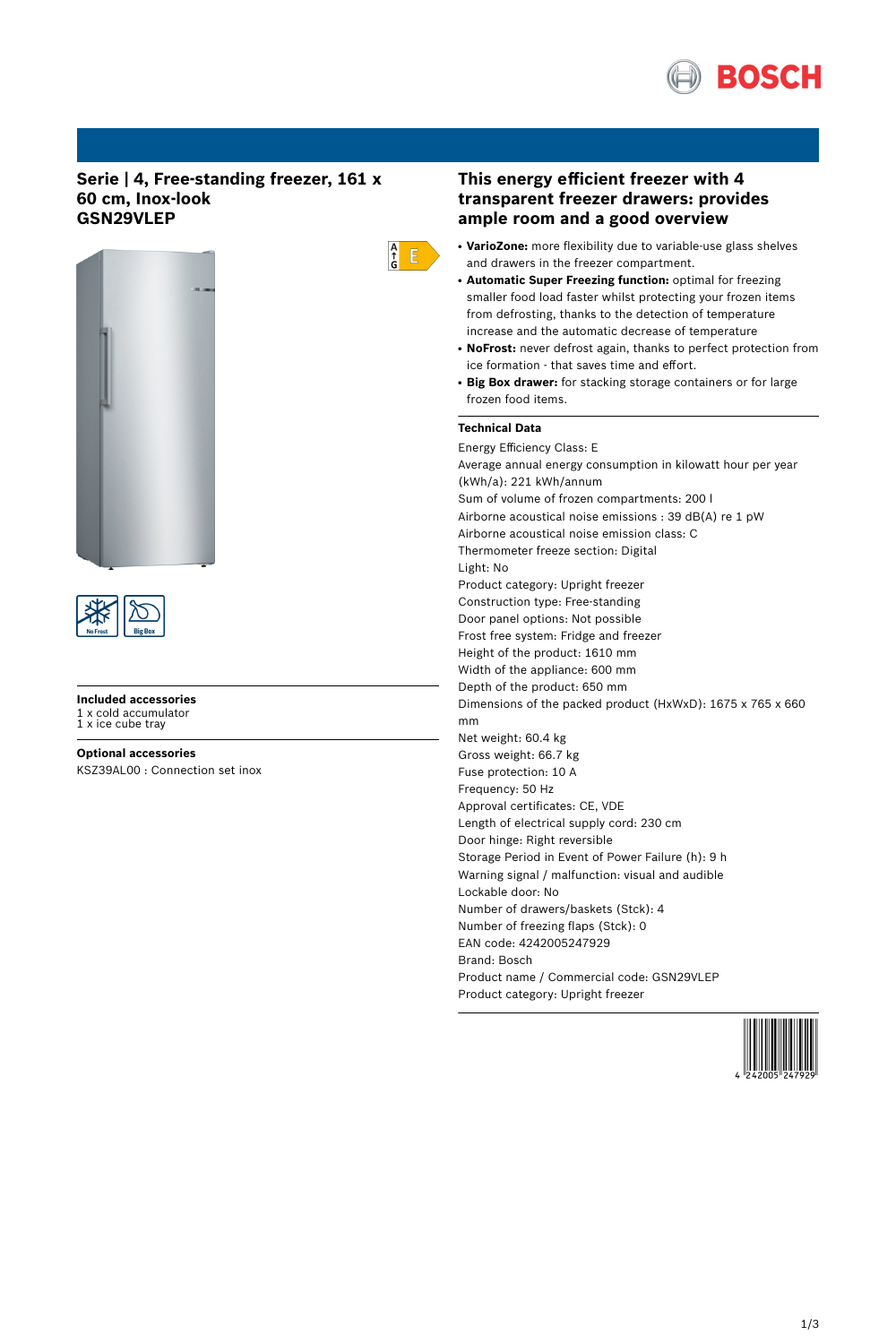

**Serie | 4, Free-standing freezer, 161 x 60 cm, Inox-look GSN29VLEP**

# **This energy efficient freezer with 4 transparent freezer drawers: provides ample room and a good overview**

- GSN29VLEP
- Cambered door, High-door design Stainless steel look
- No Frost, Upright freezer

#### **Functions**

- Stainless steel look doors and Pearl grey (VZF 07127) side panels
- Aluminium Vertical door handle

#### **Design features**

- No Frost, never have to defrost ever again
- LED electronic control
- Freezer malfunction warning signal: optical and acoustical warning system
- Freshsense Constant temperature control by intelligent sensor technology
- SuperFreeze function with automatic deactiviation

#### **Food freshness system**

- Easy Access open shelving zone store and access food easily with our conveniently open freezer shelves
- MultiAirflow system improves circulation of air around the fridge
- 1 ice cube tray
- Vario Zone removable safety glass shelves for extra space!
- <sup>4</sup> transparent freezer drawers, including <sup>1</sup> BigBox

#### **Dimension and installation**

- Dimensions: 161 cm H x 60 cm W x 65 cm D

#### **Key features - Fridge section**

- Right hinged door, door reversible
- Height adjustable front feet
- Door opening: No side clearance needed at all. Full access to all drawers, door opening angle 90°.
- Transportation handles
- 220 240 V

### **Key features - Freezer section**

- cold accumulator, ice cube tray

#### **Country Specific Options**

- Based on the results of the standard 24-hour test. Actual consumption depends on usage/position of the appliance.
- To achieve the declared energy consumption, the attached distanceholders have to be used. As a result, the appliance depth increases by about 3.5 cm. The appliance used without the distance holder is fully functional, but has a slightly higher energy consumption.

#### **Included accessories**

## **Design features**

**Dimension and installation**

#### **Additional features**

## **Performance and Consumption**

- EU19\_EEK\_D: E
- Total Volume : <sup>200</sup> <sup>l</sup>
- Net Fridge Volume : <sup>0</sup> <sup>l</sup>
- Net Freezer Volume : <sup>200</sup> <sup>l</sup>
- Freezing capacity 24h : <sup>16</sup> kg
- Annual Energy Consumption: <sup>221</sup> kWh/a
- Climate Class: SN-T
- EU19 Fast freezer facility D
- Noise Level : <sup>39</sup> dB , EU19\_Noise emission class\_D: <sup>C</sup>
- Temperature rise time : EU19\_Temperature rise time\_D: <sup>9</sup> <sup>H</sup>